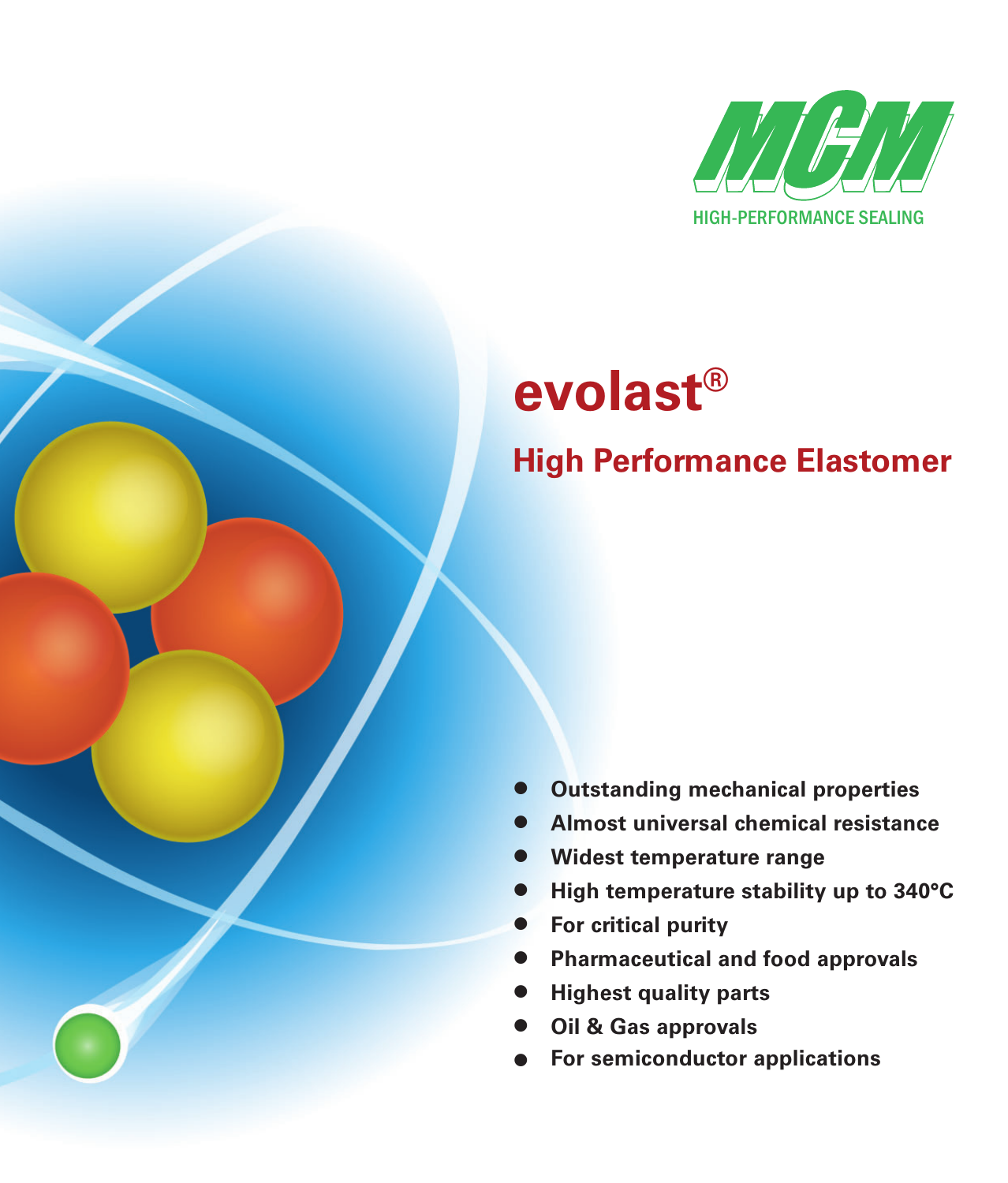### **evolast®**

## **Perfluorinated rubber – FFKM**

FFKM materials are elastomers offering the highest chemical and heat resistance. Some FFKM types can be exposed to temperatures over 300°C. The resistance to chemicals is nearly universal and comparable to that of PTFE.

**evolast® parts,** the ultimate generation of perfluoroelastomers (FFKM according to ASTM D1418), are designed to combine the needs for chemical and thermal resistance provided by PTFE with the sealing properties (compression set) typical of elastomers.

**evolast® seals** are used in heavy duty equipment in critical processes where mechanical seals, valves, pumps, require the maximum of performance in particularly harsh environments.

**evolast® items** are available in the usual shapes such as O-rings and gaskets both in standard and customized dimension.

**evolast® parts** are recommended for extremely severe applications where difficult and costly maintenance strongly requires reduced process downtimes.

Thanks to a wide range of specific FFKM grades and compounding recipes, **evolast® components** have outstanding properties well above any other elastomers including FKM and FEPM.

**Oustanding resistance** in aggressive chemicals, acids, organic and inorganic media, ketones, esters, solvents, amines, hot steam and water.

**Wide temperature range** from -25°C to 270°C for standard grades and up to 340°C for premium grades. Special grades from -40°C up to 260°C are also available.

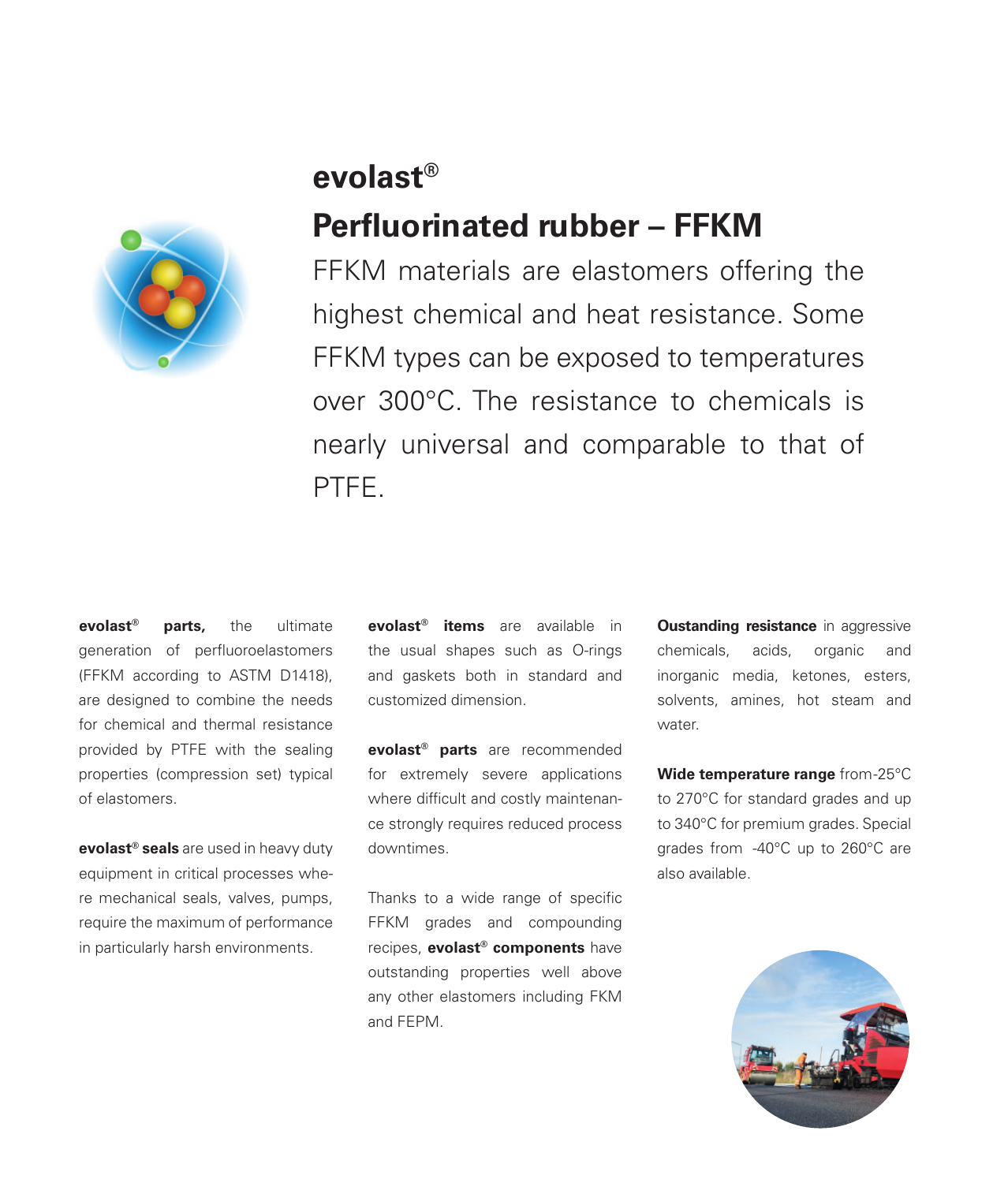



**Gasket used in reaction vessels**, bulk containers, valves and pumps must be able to resist against a range of aggressive media, pharmaceutical ingredients and aggressive sterilizing and cleaning processes.

**evolast<sup>®</sup> grades** offer a full range of sealing solutions compliant with the requirements of FDA, USP and 3A-Sanitary.

Some **evolast<sup>®</sup>** have been specifically designed to meet high purity requirements of the industry, avoiding the use of mineral fillers and particle formation in chambers with aggressive plasma conditions. The introduction of PTFE particles smaller than 40nm ensures excellent particle dispersion, resulting in mechanical properties equivalent to mineral filled perfluorelastomers and better than others organic filled materials available in the marketplace.

## **evolast® for Pharmaceutical, Bioscience, Food and Drugs applications, High Purity.** Pharmaceutical and food equipment present some of the most demanding sealing requests.



evolast<sup>®</sup> perfluoroelastomer compounds are based on terpolymers of tetrafluoroethylene (TFE), perfluoromethylvinyl ether (PMVE), and a cure site monomer (CSM). Thanks to the fully fluorinated monomers contained in perfluoroelastomers, they show superior chemical resistance.

Perfluorelastomers (FFKM) have a fully fluorinated polymer backbone resulting in fluorine content over 71%.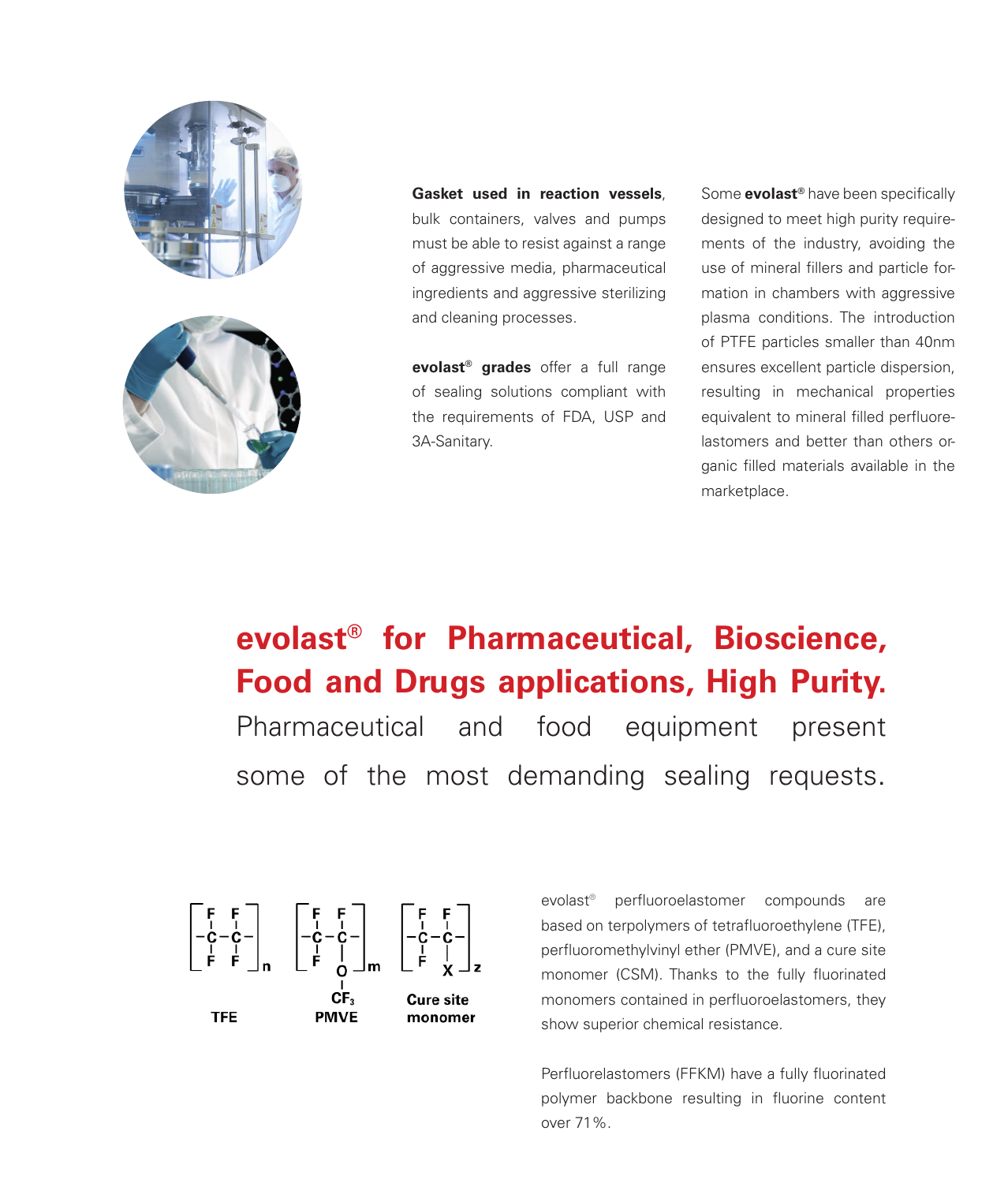## **High Temperature Resistant evolast® grades**

evolast<sup>®</sup> perfluoroelastomers are ideal for demanding sealing applications where stability at high temperature is required.



**Outstanding thermal stability and excellent chemical resistance** of perfluoroelastomer parts are due to the strength of the carbon-fluorine bond in the perfluorinated chain. The unique properties of this material help to maintain its seal integrity which can reduce maintenance, operating costs and improve safety.



## **evolast® Chemical Compatibility**

evolast**®** grades were specially developed for the chemical process and offer the highest chemical resistance of all the elastomers.

#### **Specifically they outperform FKMs**

when in contact with polar fluids (such as ketones, esters, ethers and aldehydes) and bases (alkalis and amines).

**evolast®** parts are available in a wide range of compounds formulated to optimize properties and to give the best performance in various chemicals.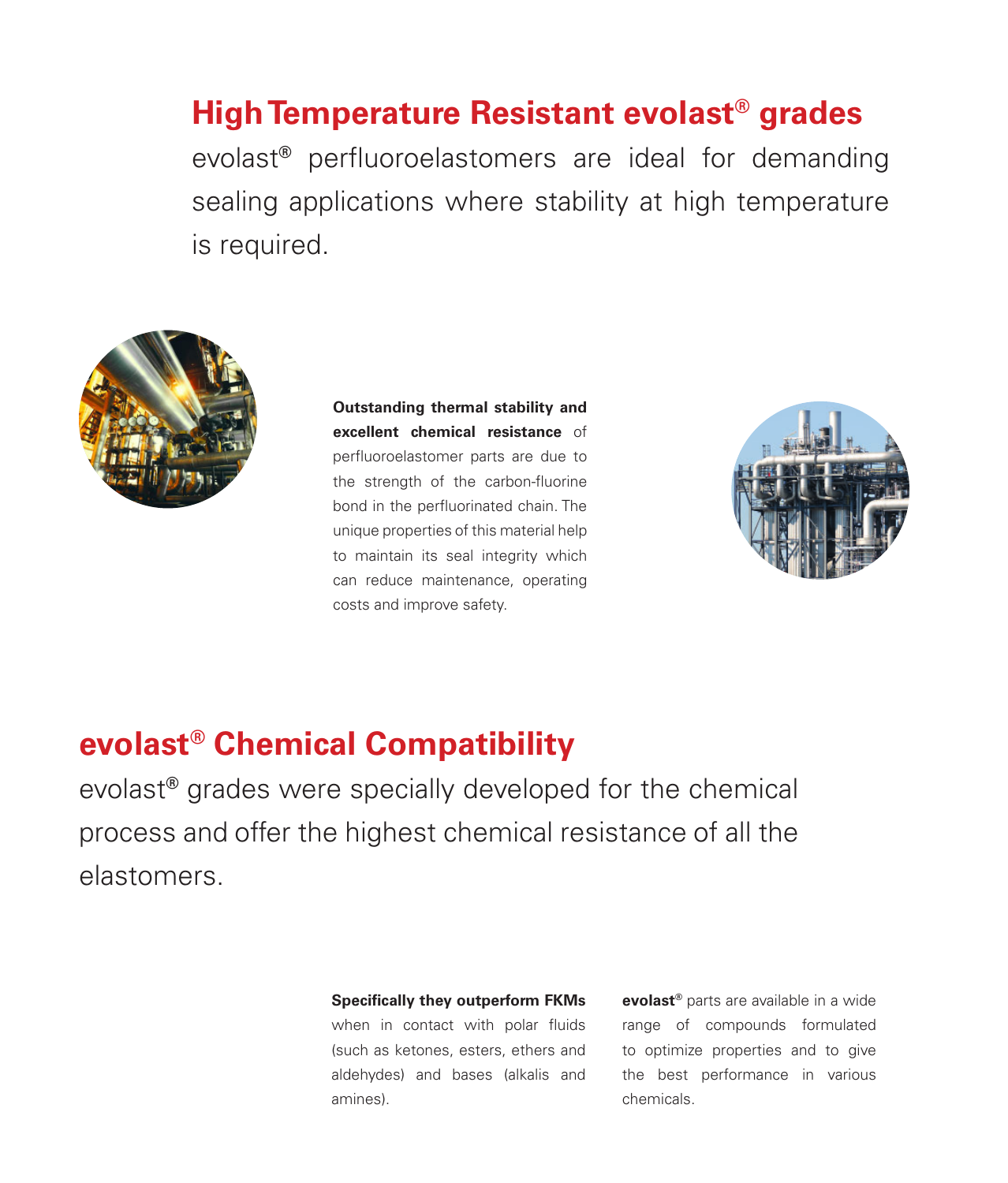## **Perfluoroelastomers evolast<sup>®</sup> FFKM for semiconductor applications.**

Thanks to the high level of experience, care and flexibility in the field of FFKM compounds, quality and attention to detail in moulding, **MCM High-Performance Sealing**

offers specific products, O-rings and technical articles, in ultrapure processing for the semiconductor industry.







Our perfluoroelastomers have been developed to offer superior sealing solutions with improved performance and functionality. Above you find the evolast<sup>®</sup> we recommend for semiconductor processes. Our engineers are always on hand to identify and develop fluoroelastomers that work perfectly in any working environment.

### **Plasma processes evolast® PS3 family**

To withstand aggressive plasma conditions, seals needs to have high purity, low particle generation and low outgassing to guarantee reliability and long-life.

Temperatura Range:300-315 °C Color: miscellaneous (translucent, brown,...) Hardness: from 70 to 80 ShA

### **Thermal processes evolast® PS2 family**

Thermal based applications require high performance materials to give long term sealing resistance at high temperatures, together with specific chemical resistance.

Temperatura Range: 275-300°C Color: miscellaneous (black, white,...) Hardness: from 65 to 80 ShA

### **Wet chemical processes evolast® PS1 family**

Wet chemistry is widely used in the processing of wafers, requiring high resistance to specific chemicals, without contributing to organic or metallic contamination of the stripping or cleaning fluids Temperatura Range: 250°C Color: black Hardness: 75 ShA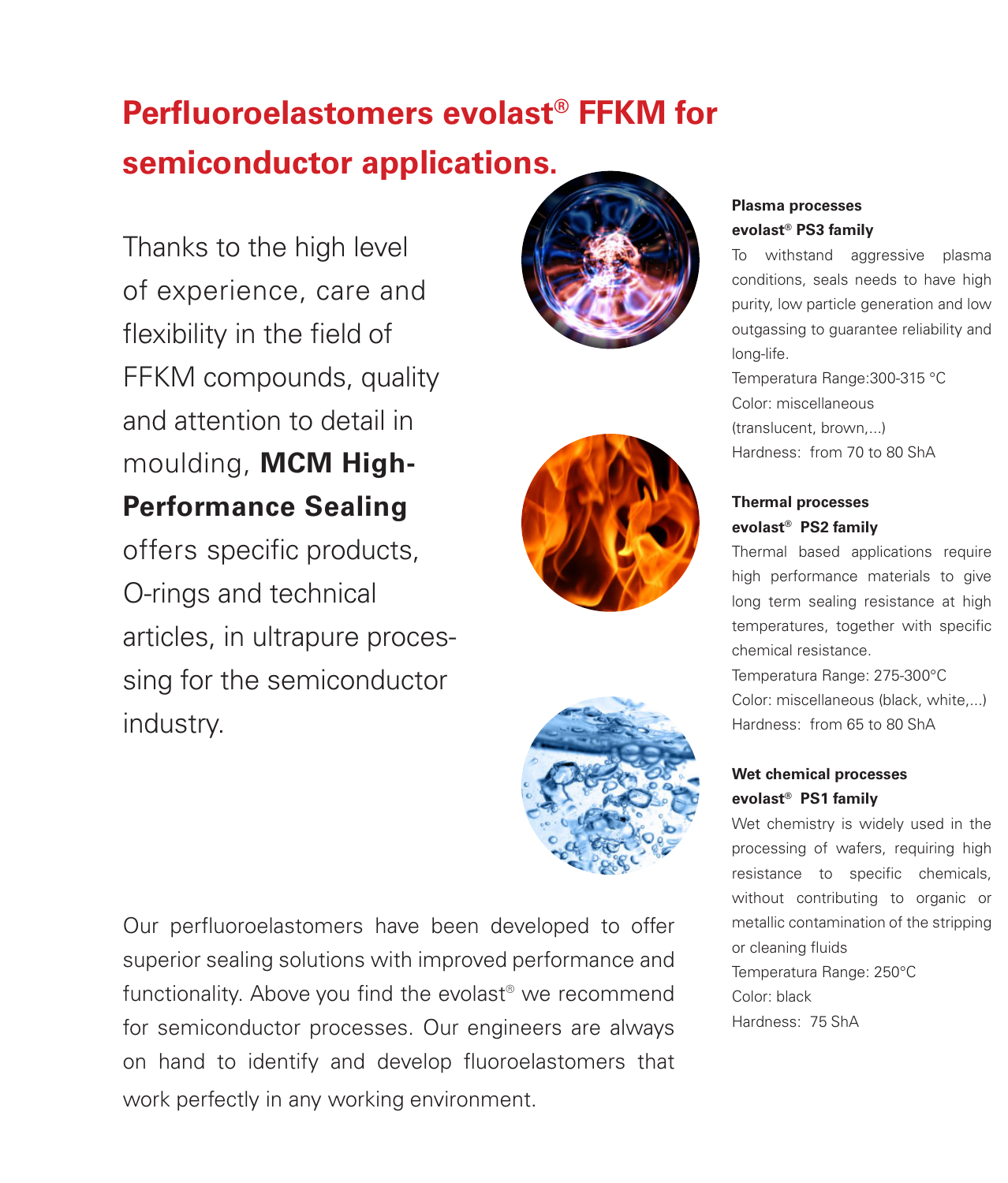## **evolast® for Oil & Gas**

Safety and reliability are of supreme importance in the petrochemical industry.

**Oil drilling is one of the most complex fields that a seal has to face, because of the peculiar environmental conditions.**

**evolast®** grades have been specially developed to offer outstanding explosive decompression (ED) resistance and industry-leading low and high temperature performance. evolast® O&G grades are Norsok M-710 approved.

Explosive Decompression (ED), also referred to as Rapid Gas Decompression (RGD), is a failure mechanism of elastomer seals caused by the rapid decompression of gaseous media.

When elastomer seals are exposed to high-pressure gas for a prolonged period the gas permeates into the seal material. When the external pressure is reduced, the gas which is dissolved within the seal material comes out of solution to form micro bubbles.

As the gas expands, it may permeate out of the seal material. However, if the rate of decompression (and hence expansion) is high, gas which is trapped within the seal can cause fissuring and result in seal failure.





## **Low Temperature Resistant evolast®**

evolast**®** "LT" family has been specially developed to match the latest and most stringent requirements where low temperatures are required.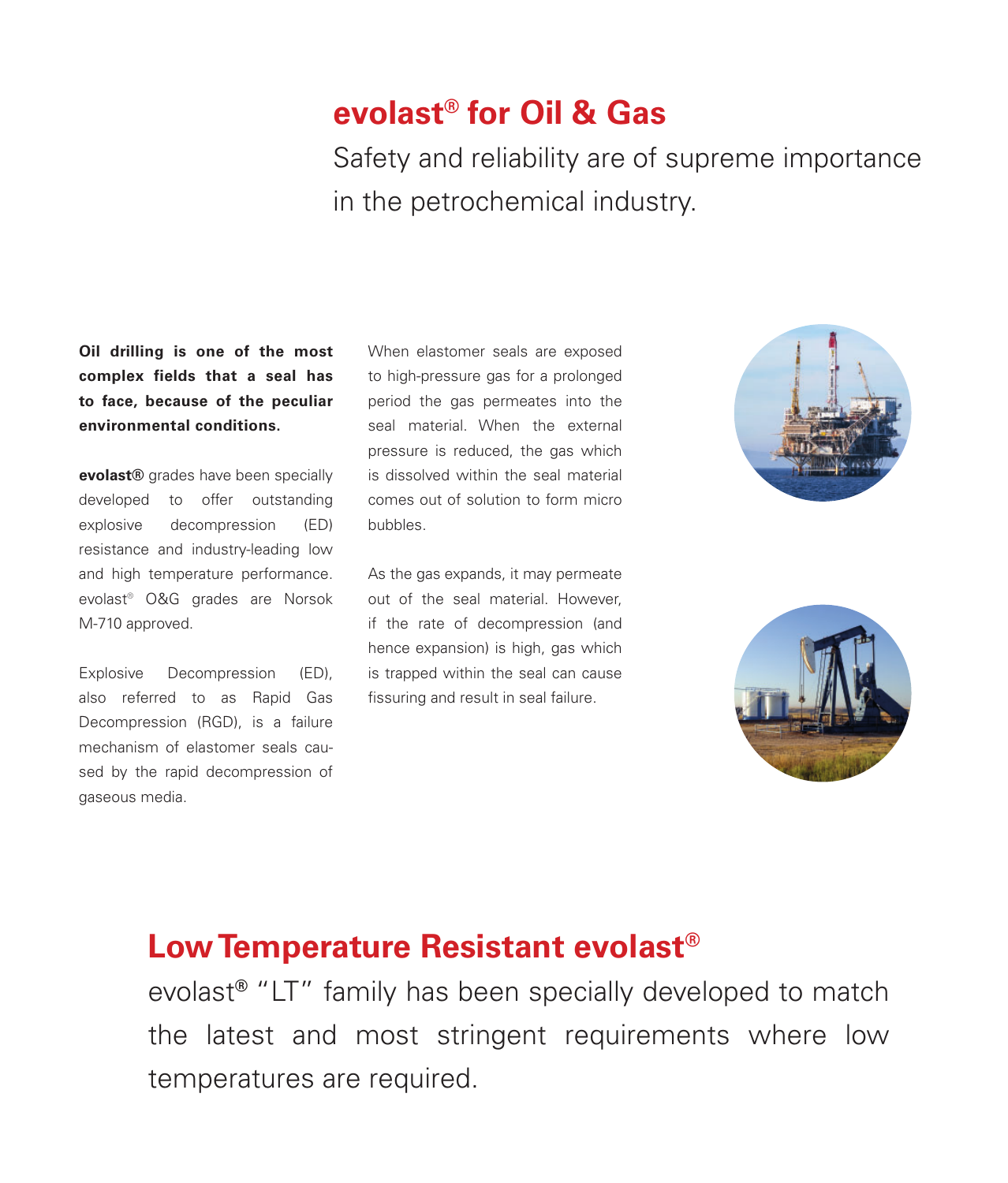### All evolast<sup>®</sup> compounds offer an outstanding chemical resistance performance.

In the "Remarks" column you can find directions / suggestions to the specific application and any approvals / certificates.

| <b>Name</b>               | <b>Material</b> | <b>Hardness</b><br>Shore A | <b>Colour</b> | from  | Temperature °C<br>to | <b>Remarks</b><br>*approvals available                                |
|---------------------------|-----------------|----------------------------|---------------|-------|----------------------|-----------------------------------------------------------------------|
| evolast <sup>®</sup> B694 | <b>FFKM</b>     | 60                         | white         | -20   | $+270$               | according to FDA, USP Class VI-3A-Sanitary Standard                   |
| evolast <sup>®</sup> B794 | <b>FFKM</b>     | 70                         | white         | $-20$ | $+270$               | *FDA 21CFR177.2400, *USP Class VI, *3A-Sanitary Standard,             |
|                           |                 |                            |               |       |                      | *Reg. EC 1935/2004, *DM 21/03/1973, *BfR XXI                          |
| evolast <sup>®</sup> B795 | <b>FFKM</b>     | 70                         | white         | -15   | $+300$               | high temperature, according to FDA, USP Class VI-3A-Sanitary Standard |
| evolast <sup>®</sup> B7LT | FFKM            | 70                         | white         | -40   | $+250$               | ultra low temperature, acc. to FDA, USP Class VI-3A-Sanitary Standard |
| evolast <sup>®</sup> B7SC | <b>FFKM</b>     | 75                         | white         | -20   | $+300$               | high temperature, high purity, plasma applications                    |
| evolast <sup>®</sup> B894 | <b>FFKM</b>     | 80                         | white         | -20   | $+270$               | according to FDA, USP Class VI-3A-Sanitary Standard                   |
| evolast® B895             | <b>FFKM</b>     | 80                         | white         | -15   | $+300$               | high temperature, according to FDA, USP Class VI-3A-Sanitary Standard |
| evolast <sup>®</sup> N694 | <b>FFKM</b>     | 60                         | black         | -25   | $+270$               | standard applications                                                 |
| evolast® N697             | <b>FFKM</b>     | 60                         | black         | -40   | $+260$               | *FDA CFR 177.2400, *FDA CFR 177.2600, ultra low temperature           |
| evolast <sup>®</sup> N775 | <b>FFKM</b>     | 75                         | black         | -15   | $+340$               | outstanding thermal stability, not suitable for steam/amine           |
| evolast <sup>®</sup> N794 | <b>FFKM</b>     | 70                         | black         | $-25$ | $+270$               | standard applications, *FDA 21 CFR 177.2400, *FDA 21 CFR 177.2600,    |
|                           |                 |                            |               |       |                      | *3A-Sanitary Standard, *USP Class VI, high temperature                |
| evolast <sup>®</sup> N7HC | <b>FFKM</b>     | 70                         | black         | -20   | $+260$               | steam, hot water, amine                                               |
| evolast <sup>®</sup> N7LT | <b>FFKM</b>     | 75                         | black         | -46   | $+250$               | ultra low temperature                                                 |
| evolast® N894             | <b>FFKM</b>     | 75                         | black         | -25   | $+275$               | standard applications, preferably stored                              |
| evolast <sup>®</sup> N896 | <b>FFKM</b>     | 75                         | black         | -15   | $+330$               | high temperature                                                      |
| evolast® N897             | <b>FFKM</b>     | 80                         | black         | -30   | $+260$               | low temperature                                                       |
| evolast® N8FD             | <b>FFKM</b>     | 75                         | black         | -15   | $+315$               | high temperature, according to FDA, USP Class VI-3A-Sanitary Standard |
| evolast® N8LT             | <b>FFKM</b>     | 75                         | black         | -46   | $+260$               | ultra low temperature                                                 |
| evolast <sup>®</sup> N8SR | <b>FFKM</b>     | 75                         | black         | -15   | $+330$               | steam, hot water resistance                                           |
| evolast <sup>®</sup> N993 | <b>FFKM</b>     | 90                         | black         | $-20$ | $+270$               | standard applications                                                 |
| evolast <sup>®</sup> N994 | <b>FFKM</b>     | 90                         | black         | -30   | $+260$               | low temperature                                                       |
| evolast® N9ED             | <b>FFKM</b>     | 90                         | black         | $-15$ | $+260$               | *AED NORSOK M710 - 5.33 mm, API6A (sour gas environment) - 10% H2S    |
|                           |                 |                            |               |       |                      | *NACE TM0187 (sour gas environment) – 5% H2S and – 20% H2S            |
|                           |                 |                            |               |       |                      | *Sour fluid test Arrhenius ISO 23936-2/NORSOK M710-3                  |
| evolast <sup>®</sup> N9EX | <b>FFKM</b>     | 90                         | black         | -15   | $+320$               | *AED Norsok M710, high temperature                                    |
| evolast® N9LT             | <b>FFKM</b>     | 90                         | black         | $-46$ | $+250$               | *AED Norsok M710, *BS EN ISO 23936-2, low temperature                 |
| evolast® V7FD             | <b>FFKM</b>     | 70                         | green         | -15   | $+270$               | standard applications, acc. to FDA, USP Class VI-3A-Sanitary Standard |
| evolast® V895             | <b>FFKM</b>     | 80                         | green         | $-15$ | $+310$               | high temperature                                                      |